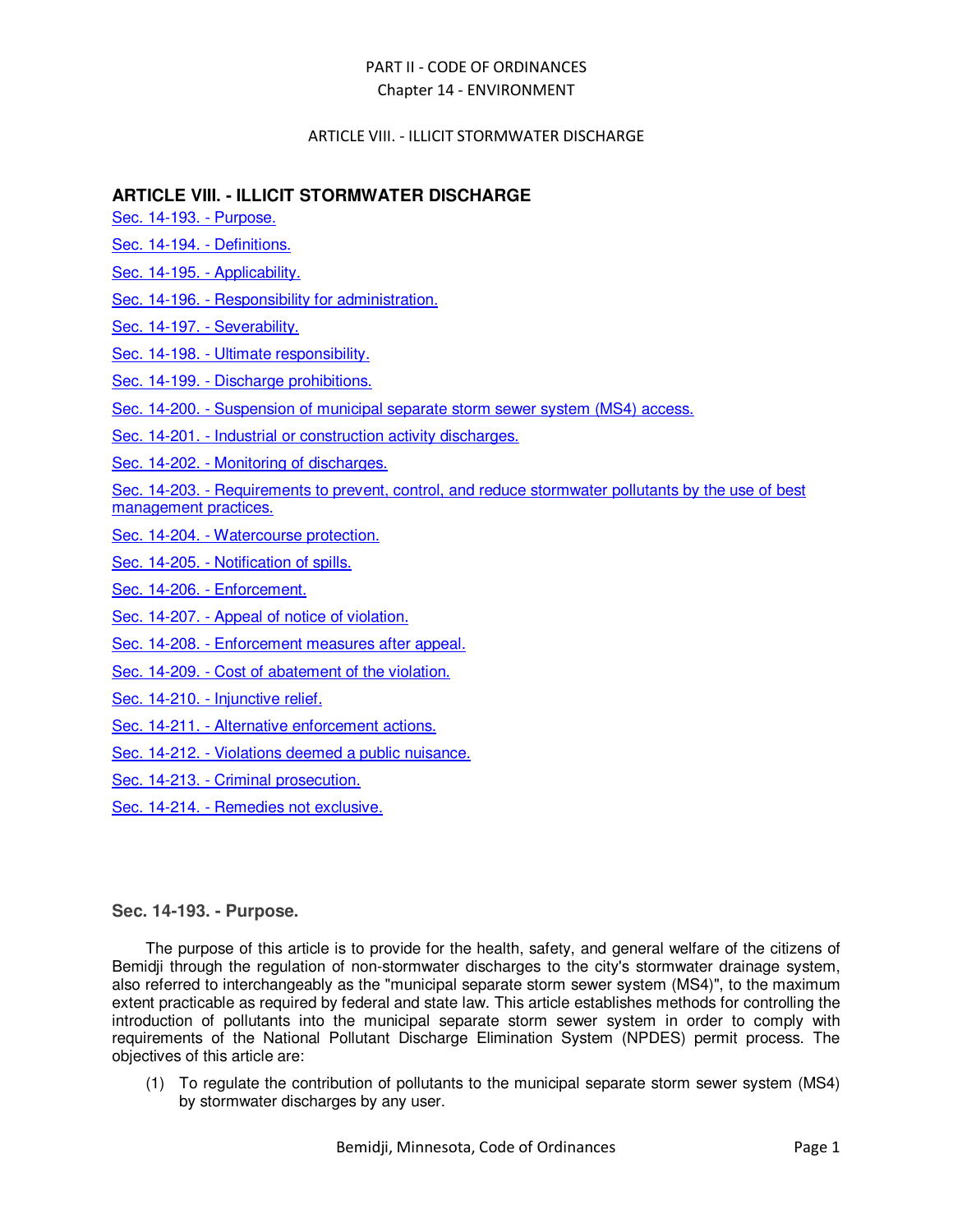# ARTICLE VIII. - ILLICIT STORMWATER DISCHARGE

- (2) To prohibit illicit connections and discharges to the municipal separate storm sewer system.
- (3) To establish legal authority to carry out all inspection, surveillance and monitoring procedures necessary to ensure compliance with this article.

(Ord. No. 67, 3rd Series, § 1, 7-18-2011)

# **Sec. 14-194. - Definitions.**

For the purposes of this article, the following shall mean:

Authorized enforcement agency. The director of the city public works department or his or her designee is hereby authorized to enforce this article.

Best management practices (BMPs). Schedules of activities, prohibitions of practices, general good housekeeping practices, pollution prevention and educational practices, maintenance procedures, and other management practices to prevent or reduce the discharge of pollutants directly or indirectly to stormwater, receiving waters, or stormwater conveyance systems. BMPs also include treatment practices, operating procedures, and practices to control site runoff, spillage or leaks, sludge or water disposal, or drainage from raw materials storage.

Clean Water Act. The Federal Water Pollution Control Act (33 U.S.C. § 1251 et seq.), and any subsequent amendments thereto.

Construction activity. Activities subject to NPDES construction permits. Currently, NPDES Stormwater Phase II permits are required for construction projects resulting in land disturbance of one acre or more. Such activities include but are not limited to clearing and grubbing, grading, excavating, and demolition.

Hazardous materials. Any material, including any substance, waste, or combination thereof, which because of its quantity, concentration, or physical, chemical, or infectious characteristics may cause, or significantly contribute to, a substantial present or potential hazard to human health, safety, property, or the environment when improperly treated, stored, transported, disposed of, or otherwise managed.

Illegal discharge. Any direct or indirect non-stormwater discharge to the City's stormwater drainage system, except as exempted in section [14-199] of this article.

Illicit connections. An illicit connection is defined as either of the following: Any drain or conveyance, whether on the surface or subsurface, which allows an illegal discharge to enter the city's stormwater drainage system including but not limited to any conveyances which allow any non-stormwater discharge including sewage, process wastewater, and wash water to enter the separate storm sewer system and any connections to the stormwater drainage system from indoor drains and sinks, regardless of whether said drain or connection had been previously allowed, permitted, or approved by an authorized enforcement agency; or, Any drain or conveyance connected from a commercial or industrial land use to the stormwater drainage system which has not been documented in plans, maps, or equivalent records and approved by an authorized enforcement agency.

Industrial activity. Activities subject to NPDES industrial permits as defined in 40 CFR, Section 122.26 (b)(14).

National Pollutant Discharge Elimination System (NPDES) Stormwater Discharge Permit. Means a permit issued by EPA (or by a state under authority delegated pursuant to 33 USC § 1342(b)) that authorizes the discharge of pollutants to waters of the United States, whether the permit is applicable on an individual, group, or general area-wide basis.

Non-stormwater discharge. Any discharge to the stormwater drainage system that is not composed entirely of stormwater.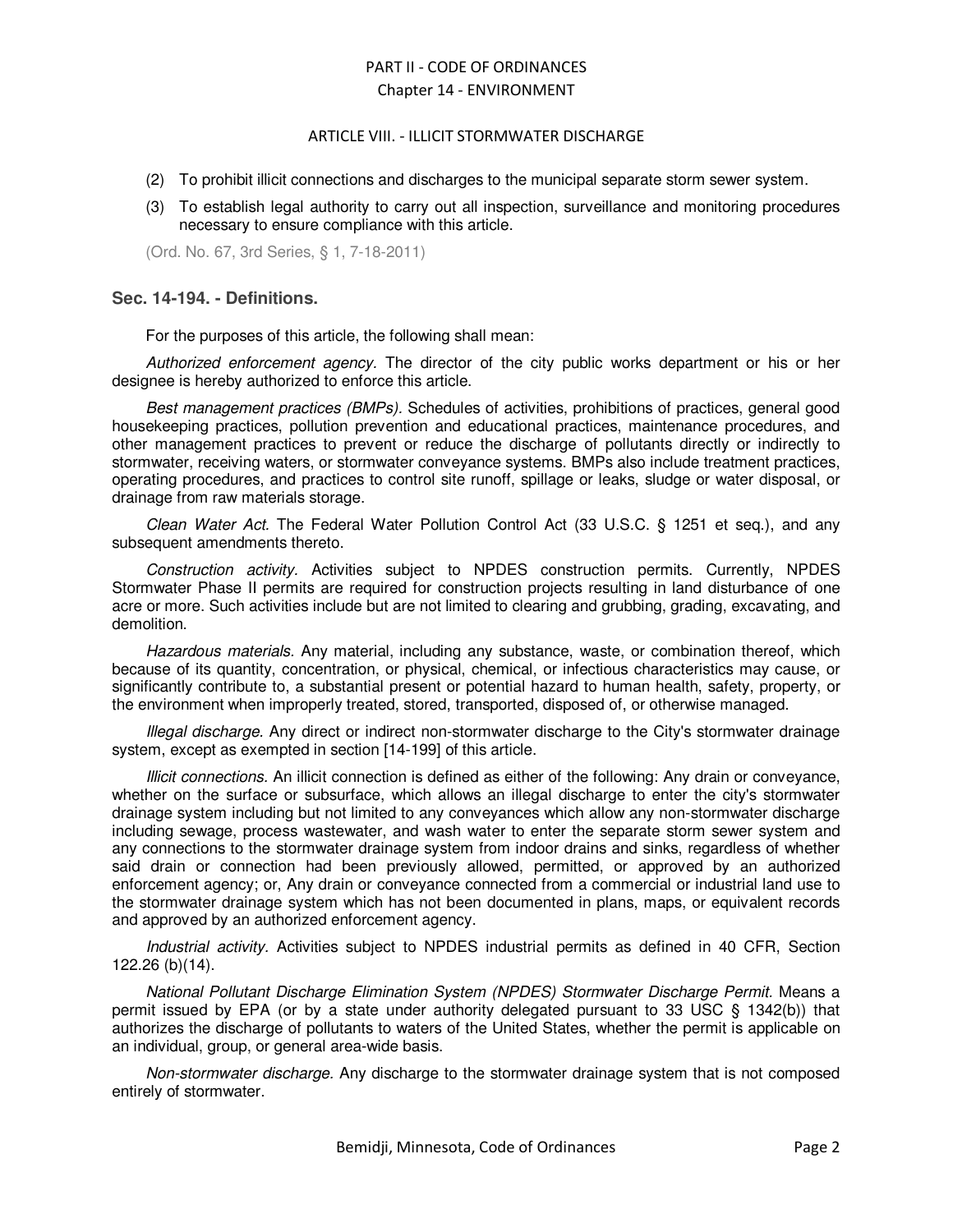#### ARTICLE VIII. - ILLICIT STORMWATER DISCHARGE

Person. Any individual, association, organization, partnership, firm, corporation or other entity recognized by law and acting as either the owner or as the owner's agent.

Pollutant. Anything which causes or contributes to pollution. Pollutants may include, but are not limited to: paints, varnishes, and solvents; oil and other automotive fluids; non-hazardous liquid and solid wastes and yard wastes; refuse, rubbish, garbage, litter, or other discarded or abandoned objects, ordinances, and accumulations, so that same may cause or contribute to pollution; floatables; pesticides, herbicides, and fertilizers; hazardous substances and wastes; sewage, fecal coliform and pathogens; dissolved and particulate metals; animal wastes; wastes and residues that result from constructing a building or structure; and noxious or offensive matter of any kind.

Premises. Any building, lot, parcel of land, or portion of land whether improved or unimproved including adjacent sidewalks and parking strips.

Stormwater drainage system. Publicly-owned facilities by which stormwater is collected and/or conveyed, including but not limited to any roads with drainage systems, municipal streets, gutters, curbs, inlets, piped storm drains, pumping facilities, retention and detention basins, natural and human-made or altered drainage channels, reservoirs, and other drainage structures.

Stormwater. Any surface flow, runoff, and drainage consisting entirely of water from any form of natural precipitation, and resulting from such precipitation.

Stormwater pollution prevention plan. A document which describes the best management practices and activities to be implemented by a person or business to identify sources of pollution or contamination at a site and the actions to eliminate or reduce pollutant discharges to stormwater, stormwater conveyance systems, and/or receiving waters to the maximum extent practicable.

Wastewater. Any water or other liquid, other than uncontaminated stormwater, discharged from a facility.

(Ord. No. 67, 3rd Series, § 1, 7-18-2011)

# **Sec. 14-195. - Applicability.**

This article shall apply to all water entering the stormwater drainage system generated on any developed and undeveloped lands unless explicitly exempted by the authorized enforcement agency.

(Ord. No. 67, 3rd Series, § 1, 7-18-2011)

# **Sec. 14-196. - Responsibility for administration.**

The City of Bemidji Public Works Department shall administer, implement, and enforce the provisions of this article. Any powers granted or duties imposed hereby upon the public works department may be delegated in writing by the director of the department of public works to persons or entities acting in the beneficial interest of or in the employ of the department.

(Ord. No. 67, 3rd Series, § 1, 7-18-2011)

# **Sec. 14-197. - Severability.**

The provisions of this article are hereby declared to be severable. If any provision, clause, sentence, or paragraph of this article or the application thereof to any person, establishment, or circumstances shall be held invalid, such invalidity shall not affect the other provisions or application of this article.

```
(Ord. No. 67, 3rd Series, § 1, 7-18-2011)
```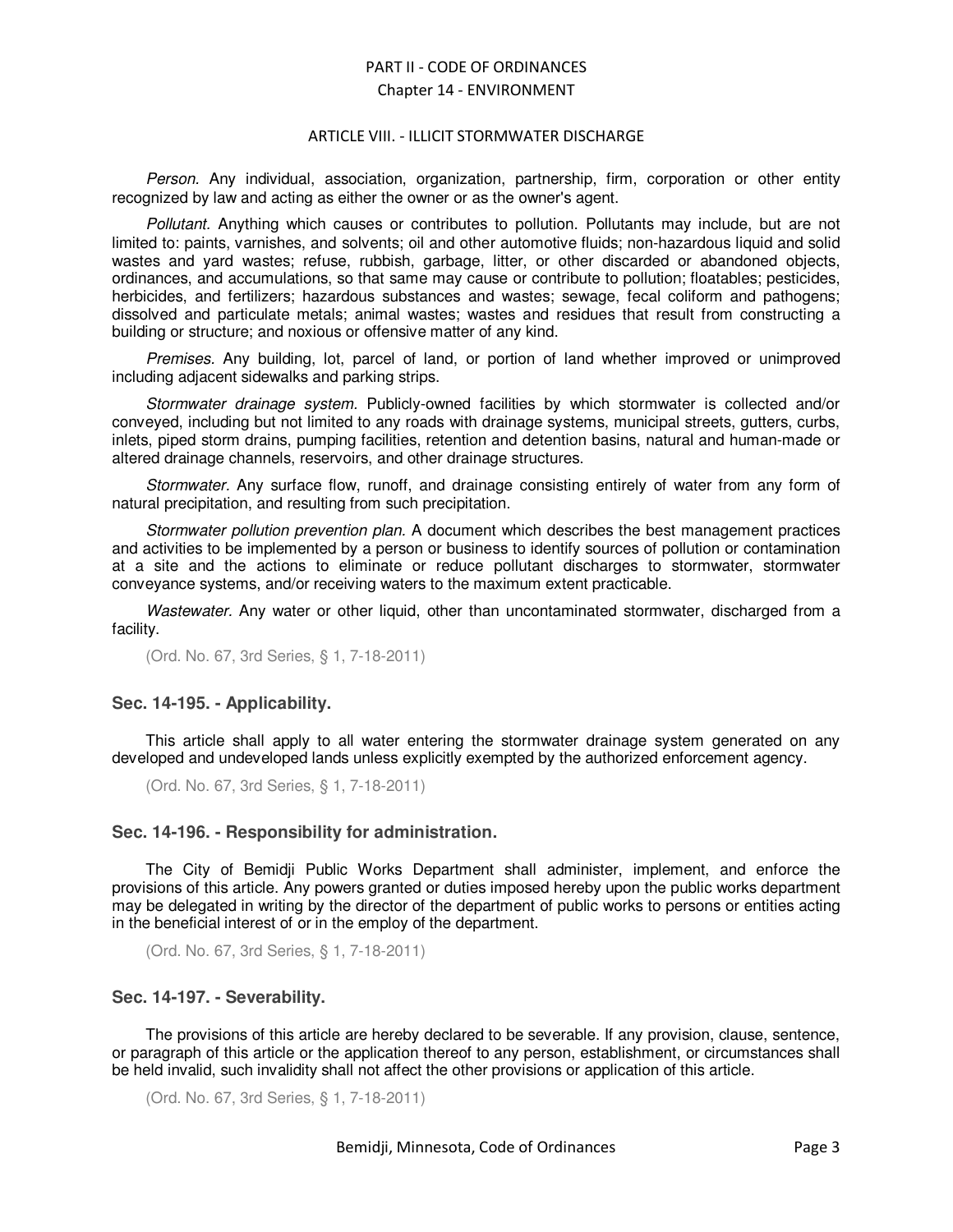#### ARTICLE VIII. - ILLICIT STORMWATER DISCHARGE

#### **Sec. 14-198. - Ultimate responsibility.**

The standards set forth herein and promulgated pursuant to this article are minimum standards; therefore, this article does not intend nor imply that compliance by any person will ensure that there will be no contamination, pollution, nor unauthorized discharge of pollutants.

(Ord. No. 67, 3rd Series, § 1, 7-18-2011)

# **Sec. 14-199. - Discharge prohibitions.**

(a) Prohibition of illegal discharges. No person shall discharge or cause to be discharged into the stormwater drainage system or watercourses any materials, including but not limited to pollutants or waters containing any pollutants that cause or contribute to a violation of applicable water quality standards, other than stormwater.

The commencement, conduct or continuance of any illegal discharge to the stormwater drainage system is prohibited except as described as follows:

- (1) The following discharges are exempt from discharge prohibitions established by this article: water line flushing or other potable water sources, landscape irrigation or lawn watering, diverted stream flows, rising groundwater, groundwater infiltration to storm drains, uncontaminated pumped groundwater, foundation or footing drains (not including active groundwater dewatering systems), crawl space pumps, air conditioning condensation, springs, non-commercial washing of vehicles, natural riparian habitat or wet-land flows, swimming pools (if dechlorinated—typically less than one PPM chlorine), fire fighting activities, and any other water source not containing pollutants.
- (2) Discharges specified in writing by the city department of public works as being necessary to protect public health and safety.
- (3) Dye testing is an allowable discharge, but requires a verbal notification to the authorized enforcement agency prior to the time of the test.
- (4) The prohibition shall not apply to any non-stormwater discharge permitted under an NPDES permit, waiver, or waste discharge order issued to the discharger and administered under the authority of the Federal Environmental Protection Agency, provided that the discharger is in full compliance with all requirements of the permit, waiver, or order and other applicable laws and regulations, and provided that written approval has been granted for any discharge to the stormwater drainage system.
- (b) Prohibition of illicit connections.
	- (1) The construction, use, maintenance or continued existence of illicit connections to the stormwater drainage system is prohibited. This prohibition expressly includes, without limitation, illicit connections made in the past, regardless of whether the connection was permissible under law or practices applicable or prevailing at the time of connection.
	- (2) A person is considered to be in violation of this article if the person connects a line conveying sewage to the Municipal Separate Storm Sewer System, or allows such a connection to continue.

(Ord. No. 67, 3rd Series, § 1, 7-18-2011)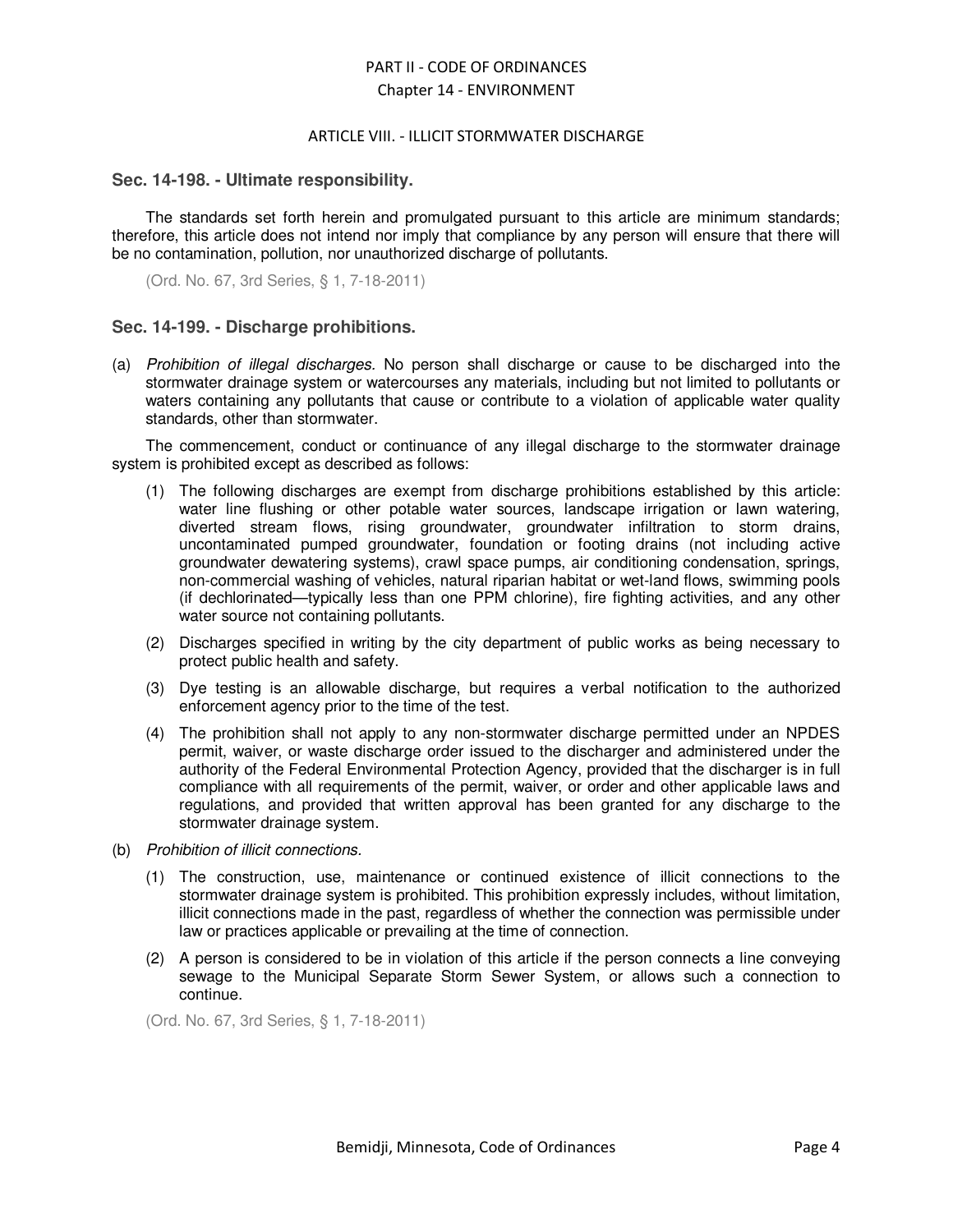# ARTICLE VIII. - ILLICIT STORMWATER DISCHARGE

# **Sec. 14-200. - Suspension of municipal separate storm sewer system (MS4) access.**

- (a) Suspension due to illicit discharges in emergency situations. The City of Bemidji may, without prior notice, suspend MS4 discharge access to a person when such suspension is necessary to stop an actual or threatened discharge which presents or may present imminent and substantial danger to the environment, or to the health or welfare of persons, or to the MS4 or waters of the United States. If the violator fails to comply with a suspension order issued in an emergency, the authorized enforcement agency may take such steps as deemed necessary to prevent or minimize damage to the MS4 or waters of the United States, or to minimize danger to persons.
- (b) Suspension due to the detection of illicit discharge. Any person discharging to the MS4 in violation of this article may have their MS4 access terminated if such termination would abate or reduce an illicit discharge. The authorized enforcement agency will notify a violator of the proposed termination of its MS4 access. The violator may petition the authorized enforcement agency for a reconsideration and hearing in front of an administrative hearing officer.

A person commits an offense if the person reinstates MS4 access to premises terminated pursuant to this section, without the prior approval of the authorized enforcement agency.

(Ord. No. 67, 3rd Series, § 1, 7-18-2011)

# **Sec. 14-201. - Industrial or construction activity discharges.**

Any person subject to an industrial or construction activity NPDES stormwater discharge permit shall comply with all provisions of such permit. Proof of compliance with said permit may be required in a form acceptable to the city prior to the allowing of discharges to the MS4.

(Ord. No. 67, 3rd Series, § 1, 7-18-2011)

# **Sec. 14-202. - Monitoring of discharges.**

- (a) Applicability. This section applies to all facilities that have stormwater discharges associated with industrial activity, including construction activity.
- (b) Access to facilities.
	- (1) The city shall be permitted to enter and inspect facilities subject to regulation under this article as often as may be necessary to determine compliance with this article. If a discharger has security measures in force which require proper identification and clearance before entry into its premises, the discharger shall make the necessary arrangements to allow access to representatives of the authorized enforcement agency.
	- (2) Facility operators shall allow the city ready access to all parts of the premises for the purposes of inspection, sampling, examination and copying of records that must be kept under the conditions of an NPDES permit to discharge stormwater, and the performance of any additional duties as defined by state and federal law.
	- (3) The city shall have the right to set up on any permitted facility such devices as are necessary in the opinion of the authorized enforcement agency to conduct monitoring and/or sampling of the facility's stormwater discharge.
	- (4) The city has the right to require the discharger to install monitoring equipment as necessary. The facility's sampling and monitoring equipment shall be maintained at all times in a safe and proper operating condition by the discharger at its own expense. All devices used to measure stormwater flow and quality shall be calibrated to ensure their accuracy.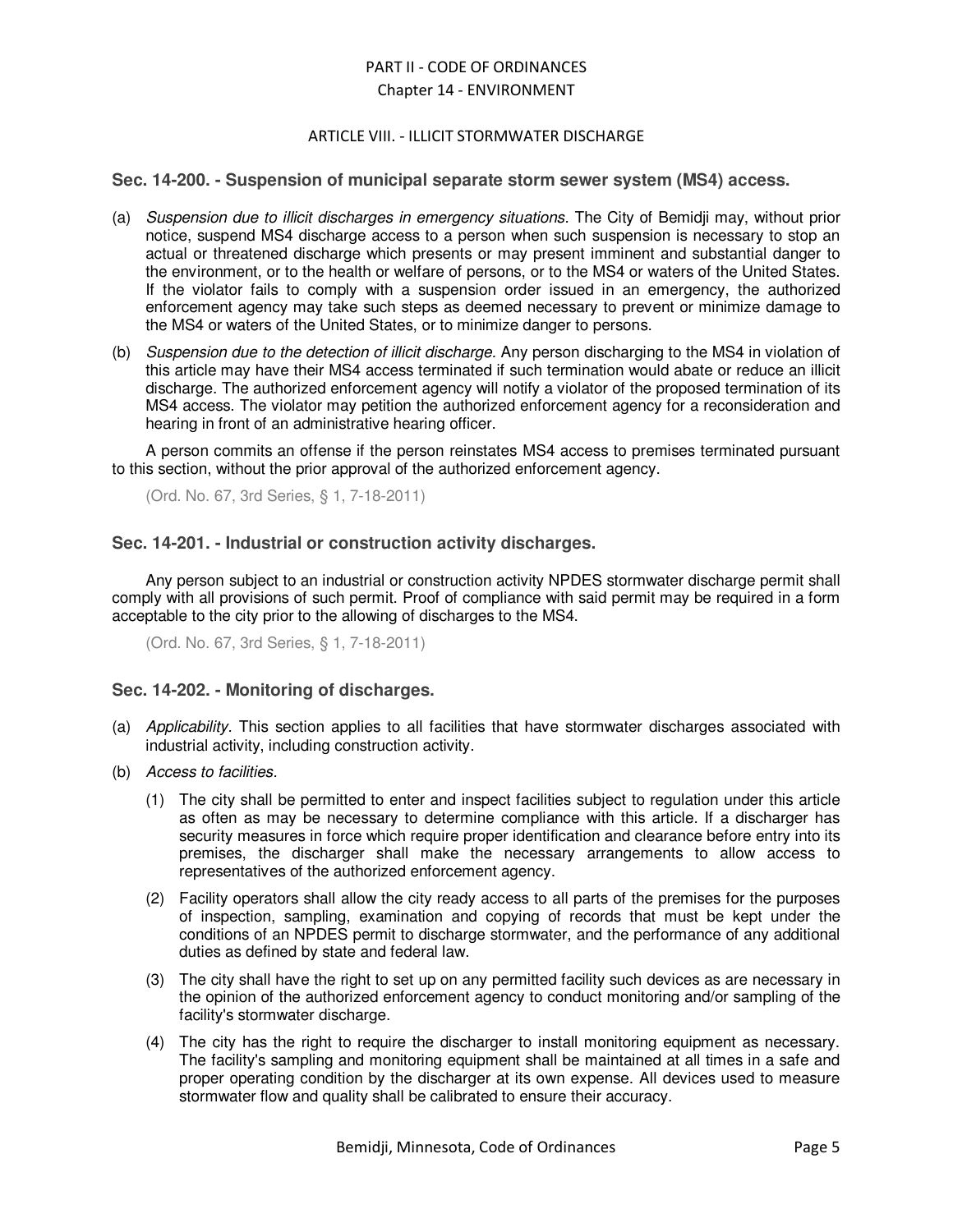#### ARTICLE VIII. - ILLICIT STORMWATER DISCHARGE

- (5) Any temporary or permanent obstruction to safe and easy access to the facility to be inspected and/or sampled shall be promptly removed by the operator at the written or oral request of the city and shall not be replaced. The costs of clearing such access shall be borne by the operator.
- (6) Unreasonable delays in allowing the city access to a permitted facility is a violation of a stormwater discharge permit and of this article. A person who is the operator of a facility with a NPDES permit to discharge stormwater associated with industrial activity commits an offense if the person denies the authorized enforcement agency reasonable access to the permitted facility for the purpose of conducting any activity authorized or required by this article.
- (7) If the city has been refused access to any part of the premises from which stormwater is discharged, and is able to demonstrate probable cause to believe that there may be a violation of this article, or that there is a need to inspect and/or sample as part of a routine inspection and sampling program designed to verify compliance with this article or any order issued hereunder, or to protect the overall public health, safety, and welfare of the community, then the authorized enforcement agency may seek issuance of a search warrant from any court of competent jurisdiction.

(Ord. No. 67, 3rd Series, § 1, 7-18-2011)

# **Sec. 14-203. - Requirements to prevent, control, and reduce stormwater pollutants by the use of best management practices.**

The city has adopted requirements identifying best management practices for any activity, operation, or facility which may cause or contribute to pollution or contamination of stormwater, the stormwater drainage system, or waters of the U.S. The owner or operator of a commercial or industrial establishment shall provide, at their own expense, reasonable protection from accidental discharge of prohibited materials or other wastes into the municipal stormwater drainage system or watercourses through the use of these structural and non-structural BMPs. Further, any person responsible for a property or premises, which is, or may be, the source of an illicit discharge, may be required to implement, at said person's expense, additional structural and non-structural BMPs to prevent the further discharge of pollutants to the municipal separate storm sewer system. Compliance with all terms and conditions of a valid NPDES permit authorizing the discharge of stormwater associated with industrial activity, to the extent practicable, shall be deemed compliance with the provisions of this section. These BMPs shall be part of a stormwater pollution prevention plan (SWPPP) as necessary for compliance with requirements of the NPDES permit.

(Ord. No. 67, 3rd Series, § 1, 7-18-2011)

# **Sec. 14-204. - Watercourse protection.**

Every person owning property through which a watercourse passes, or such person's lessee, shall keep and maintain that part of the watercourse within the property free of trash, debris, excessive vegetation, and other obstacles that would pollute, contaminate, or significantly retard the flow of water through the watercourse. In addition, the owner or lessee shall maintain existing privately owned structures within or adjacent to a watercourse, so that such structures will not become a hazard to the use, function, or physical integrity of the watercourse.

(Ord. No. 67, 3rd Series, § 1, 7-18-2011)

# **Sec. 14-205. - Notification of spills.**

Notwithstanding other requirements of law, as soon as any person responsible for a facility or operation, or responsible for emergency response for a facility or operation has information of any known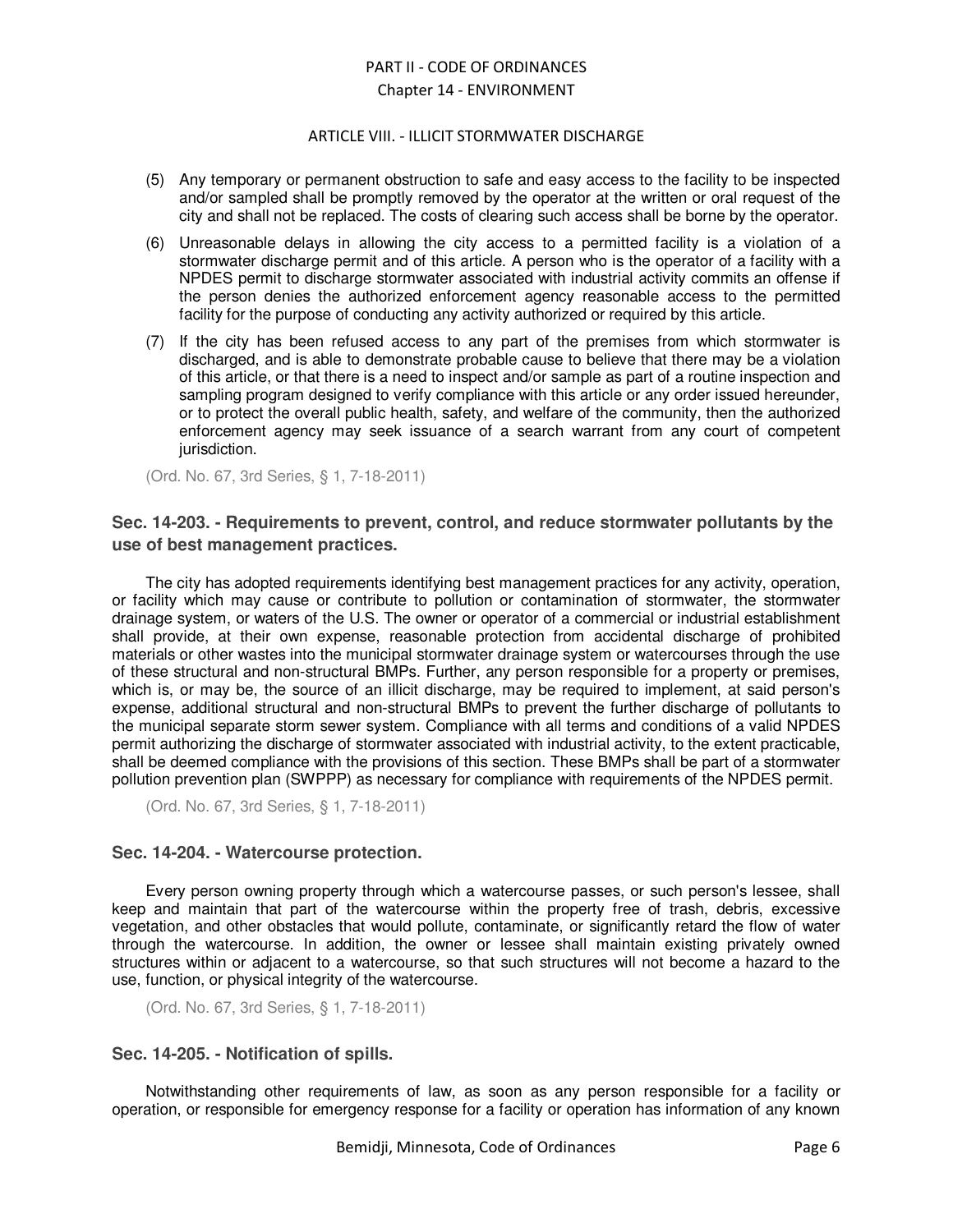# ARTICLE VIII. - ILLICIT STORMWATER DISCHARGE

or suspected release of materials which are resulting or may result in illegal discharges or pollutants discharging into stormwater, the stormwater drainage system, or water of the U.S. said person shall take all necessary steps to ensure the discovery, containment, and cleanup of such release. In the event of such a release of hazardous materials said person shall immediately notify emergency response agencies of the occurrence via emergency dispatch services. In the event of a release of non-hazardous materials, said person shall notify the authorized enforcement agency in person or by phone or facsimile no later than the next business day. Notifications in person or by phone shall be confirmed by written notice addressed and mailed to the City of Bemidji within three business days of the phone notice. If the discharge of prohibited materials emanates from a commercial or industrial establishment, the owner or operator of such establishment shall also retain an on-site written record of the discharge and the actions taken to prevent its recurrence. Such records shall be retained for at least three years.

(Ord. No. 67, 3rd Series, § 1, 7-18-2011)

# **Sec. 14-206. - Enforcement.**

- (a) Notice of violation. Whenever the city finds that a person has violated a prohibition or failed to meet a requirement of this article, the authorized enforcement agency may order compliance by written notice of violation to the responsible person. Such notice may require without limitation:
	- (1) The performance of monitoring, analyses, and reporting;
	- (2) The elimination of illicit connections or discharges;
	- (3) That violating discharges, practices, or operations shall cease and desist;
	- (4) The abatement or remediation of stormwater pollution or contamination hazards and the restoration of any affected property; and
	- (5) Payment of a fine to cover administrative and remediation costs; and
	- (6) The implementation of source control or treatment BMPs.

If abatement of a violation and/or restoration of affected property is required, the notice shall set forth a deadline within which such remediation or restoration must be completed. Said notice shall further advise that, should the violator fail to remediate or restore within the established deadline, the work will be done by a designated governmental agency or a contractor and the expense thereof shall be charged to the violator.

(Ord. No. 67, 3rd Series, § 1, 7-18-2011)

# **Sec. 14-207. - Appeal of notice of violation.**

Any person receiving a notice of violation may appeal the determination of the authorized enforcement agency. The notice of appeal must be received by the city clerk within ten days from the date of the notice of violation. A hearing on the appeal shall be scheduled before an administrative hearing officer, which hearing shall take place within 15 days from the date of receipt of the notice of appeal. The decision of the administrative hearing officer shall be final.

(Ord. No. 67, 3rd Series, § 1, 7-18-2011)

# **Sec. 14-208. - Enforcement measures after appeal.**

If the violation has not been corrected pursuant to the requirements set forth in the notice of violation, or, in the event of an appeal, within ten days of the decision of the administrative hearing officer upholding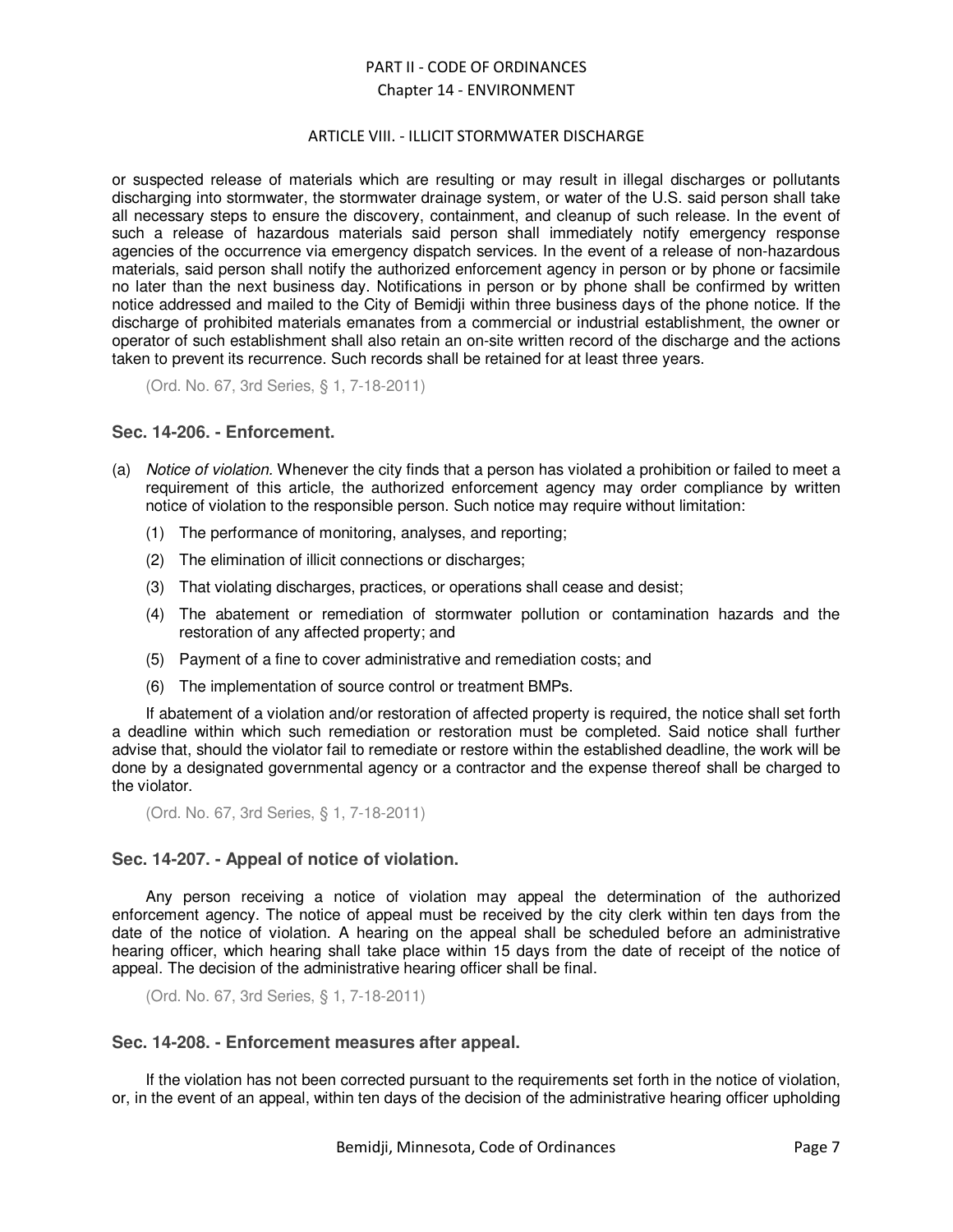#### ARTICLE VIII. - ILLICIT STORMWATER DISCHARGE

the decision of the authorized enforcement agency, then representatives of the authorized enforcement agency shall enter upon the subject private property and are authorized to take any and all measures necessary to abate the violation and/or restore the property. It shall be unlawful for any person, owner, agent or person in possession of any premises to refuse to allow the authorized enforcement agency or designated contractor to enter upon the premises for the purposes set forth above.

(Ord. No. 67, 3rd Series, § 1, 7-18-2011)

# **Sec. 14-209. - Cost of abatement of the violation.**

Within five days after abatement of the violation, the owner of the property will be notified of the cost of abatement, including administrative costs. The property owner may file a written protest objecting to the amount of the assessment within ten days. If the amount due is not paid within a timely manner as determined by the decision of the authorized enforcement agency or by the expiration of the time in which to file an appeal, the charges shall become a special assessment against the property and shall constitute a lien on the property for the amount of the assessment. Any person violating any of the provisions of this article shall become liable to the city by reason of such violation. The liability shall be paid in not more than 12 equal payments. Interest at the rate of eight percent per annum shall be assessed on the balance beginning on the first day of the month following discovery of the violation.

(Ord. No. 67, 3rd Series, § 1, 7-18-2011)

# **Sec. 14-210. - Injunctive relief.**

If a person has violated or continues to violate the provisions of this article, the authorized enforcement agency may petition for a preliminary or permanent injunction restraining the person from activities which would create further violations or compelling the person to perform abatement or remediation of the violation.

(Ord. No. 67, 3rd Series, § 1, 7-18-2011)

# **Sec. 14-211. - Alternative enforcement actions.**

The city may issue an administrative citation pursuant to chapter 1 of the Bemidji City Code. In lieu of enforcement proceedings, penalties, and remedies authorized by this article, the authorized enforcement agency may impose upon a violator alternative compensatory actions, such as storm drain stenciling, attendance at compliance workshops, creek cleanup, etc.

(Ord. No. 67, 3rd Series, § 1, 7-18-2011)

# **Sec. 14-212. - Violations deemed a public nuisance.**

In addition to the enforcement processes and penalties provided, any condition caused or permitted to exist in violation of any of the provisions of this article is a threat to public health, safety, and welfare, and is declared and deemed a nuisance, and may be summarily abated or restored at the violator's expense, and/or a civil action to abate, enjoin, or otherwise compel the cessation of such nuisance may be taken.

```
(Ord. No. 67, 3rd Series, § 1, 7-18-2011)
```